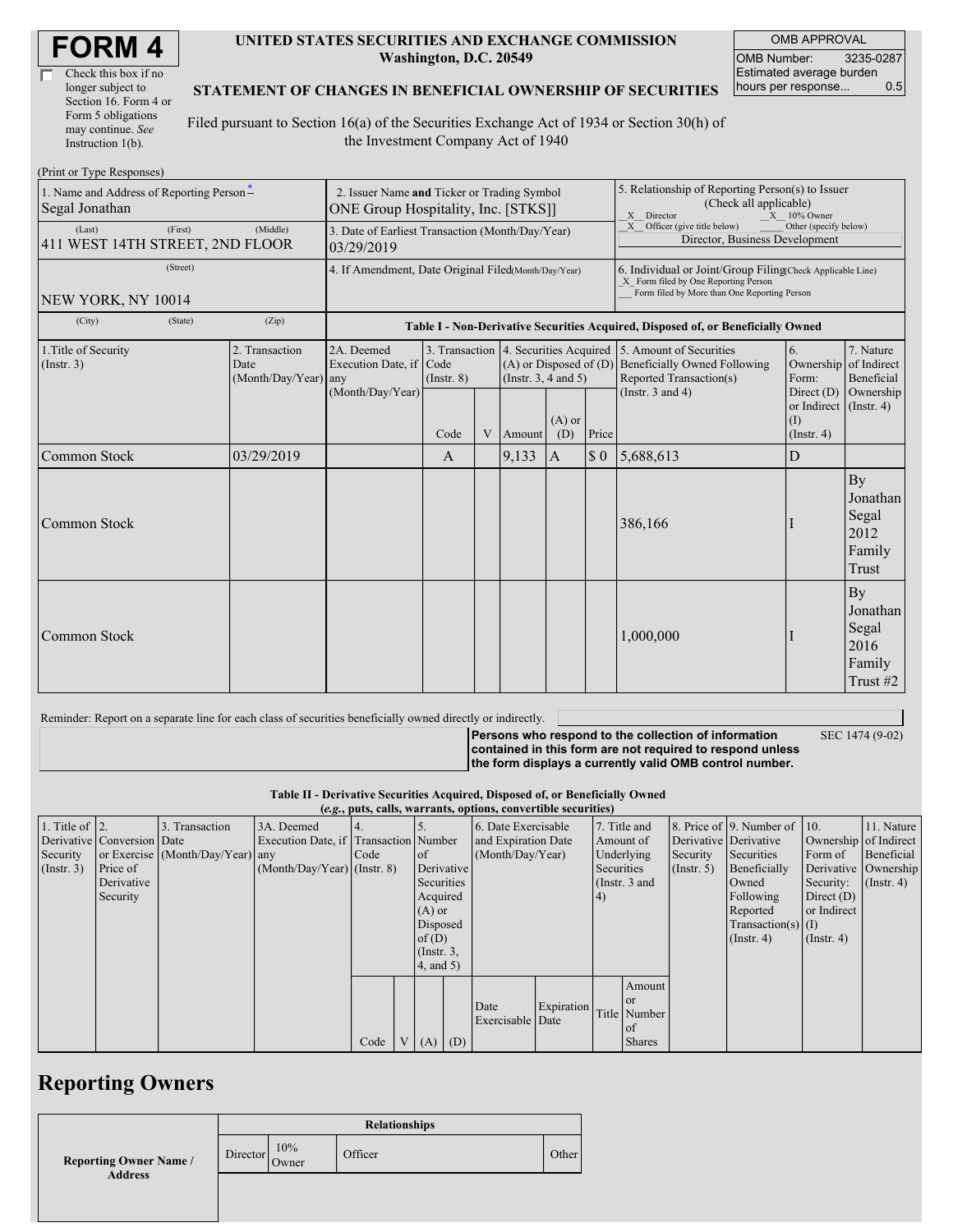| Segal Jonathan<br>1411 WEST 14TH STREET<br><b>2ND FLOOR</b><br><b>NEW YORK, NY 10014</b> |  |  | Director, Business Development |  |
|------------------------------------------------------------------------------------------|--|--|--------------------------------|--|
|------------------------------------------------------------------------------------------|--|--|--------------------------------|--|

# **Signatures**

| /s/ Linda Siluk, Attorney-in-Fact for Jonathan Segal | 04/02/2019 |
|------------------------------------------------------|------------|
| Signature of Reporting Person                        | Date       |

# **Explanation of Responses:**

- **\*** If the form is filed by more than one reporting person,*see* Instruction 4(b)(v).
- **\*\*** Intentional misstatements or omissions of facts constitute Federal Criminal Violations. *See* 18 U.S.C. 1001 and 15 U.S.C. 78ff(a).

Note: File three copies of this Form, one of which must be manually signed. If space is insufficient, *see* Instruction 6 for procedure.

Potential persons who are to respond to the collection of information contained in this form are not required to respond unless the form displays a currently valid OMB number.